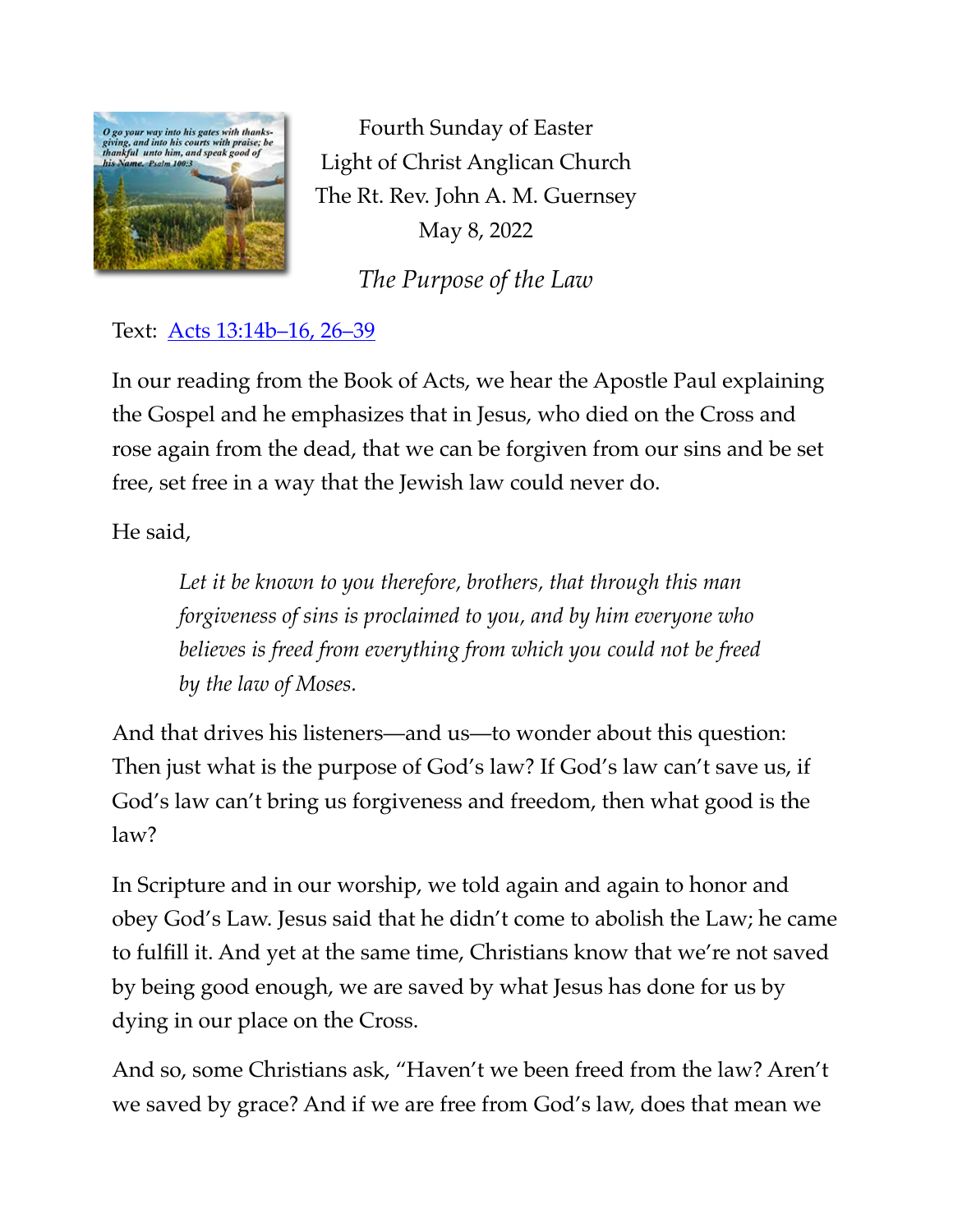don't have to obey his law? If I am saved only by what Christ has done and not by what I do, why should I try to live a holy life? Do I have to keep God's law, and if so, why?"

Those are great questions! In fact, once you've put your trust in Jesus, there isn't a more practical question than: what is my relationship to the law of God? Because that question will enable us to answer a lot of other questions about how to live: How do I treat my spouse? Can I cheat on my spouse or cheat on my taxes? How do I respond when someone hurts me, or when I hurt someone else? How should I spend my money? All those questions hang on my relationship with God's law.

The Apostle Paul says in **[Romans 13](https://www.biblegateway.com/passage/?search=Romans%2013:1-5&version=ESV)** that love is the fulfilling of the law. But does that mean that if you are loving you're free to disregard the Ten Commandments? That's what a lot of contemporary voices are arguing.

Prominent evangelical megachurch pastor, Andy Stanley, son of the famous preacher, Charles Stanley, has argued in sermons and his book that the Gospel needs to be "unhitched" from the Old Testament. He says we need to leave the Old Testament behind and move on without it. He even said in his sermon that he thought about putting up a slide that read, "Thou shalt not obey the Ten Commandments." He doesn't argue that we should violate the Ten Commandments. But he is saying that we must not follow them as authoritative for our beliefs or our ethics.

And what about the church billboard Meg and I saw in North Carolina along Interstate 40 advertising a church that claimed it had "No rules. Just Jesus." Is that the Gospel? Is it enough to say we're all about "love"?

No, it's not! That is not at all what the Scriptures teach!

So what is the proper role of the Old Testament law for us and for our lives?

2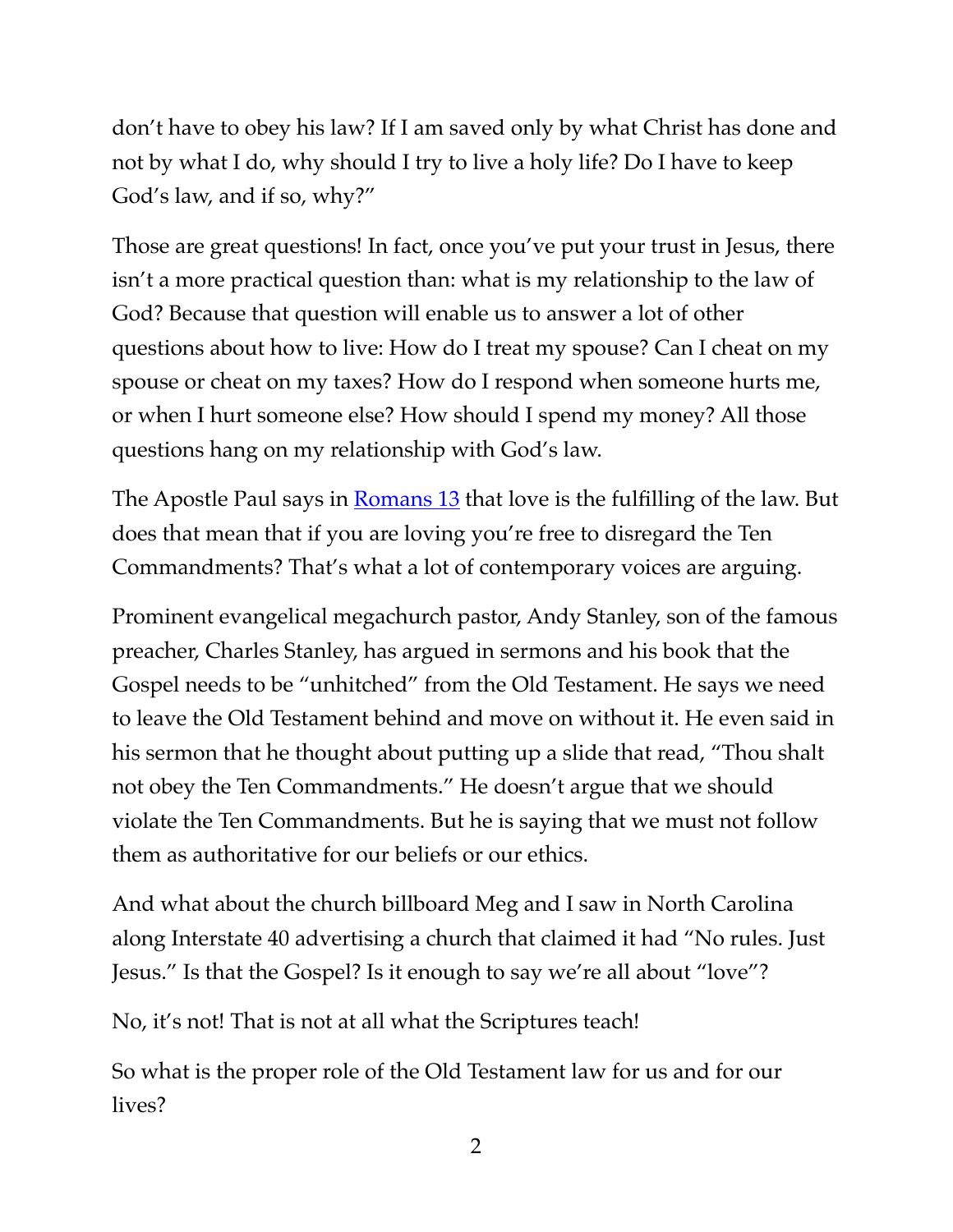For example, in discussions about human sexuality you sometimes hear someone argue that since the Old Testament forbids the eating of shellfish and yet we eat crabs and scallops, it must be OK to violate Old Testament teaching about sexual morality. That argument is made not only on TV talk shows and in major newspapers, but in the church and by clergy who ought to know better. The shellfish argument sounds pretty convincing to many folks. What is the right Christian response?

It comes down to a proper Christian view of the Law. You see, there are three different types of Old Testament law.

•. The first kind of law is the Moral law. This includes the Ten Commandments. The Moral law is still binding on Christians. After all, Jesus himself quotes the Ten Commandments and makes it clear that they are still in force.

•. The second kind of Old Testament law is Civil law, laws that govern day to day life in society. My ox strays into your field and I must make restitution in a particular way. Christians have always understood that civil authorities in each society are free to follow or change Old Testament civil laws as they think best.

•. The third kind of Old Testament law is the Ceremonial or ritual law. This includes laws about the offering of animals for sin, and the dietary laws. These are not to be followed by Christians! The ceremonial laws which demanded the offering of animals were replaced by Jesus' sacrifice on the cross. We don't confess our sins, pronounce God's absolution and then say, "Let's go outside to the parking lot and sacrifice a goat just to make sure we're forgiven!" That would obviously undermine the teaching that Jesus was the full and perfect sacrifice for sin. And as for the dietary laws, Mark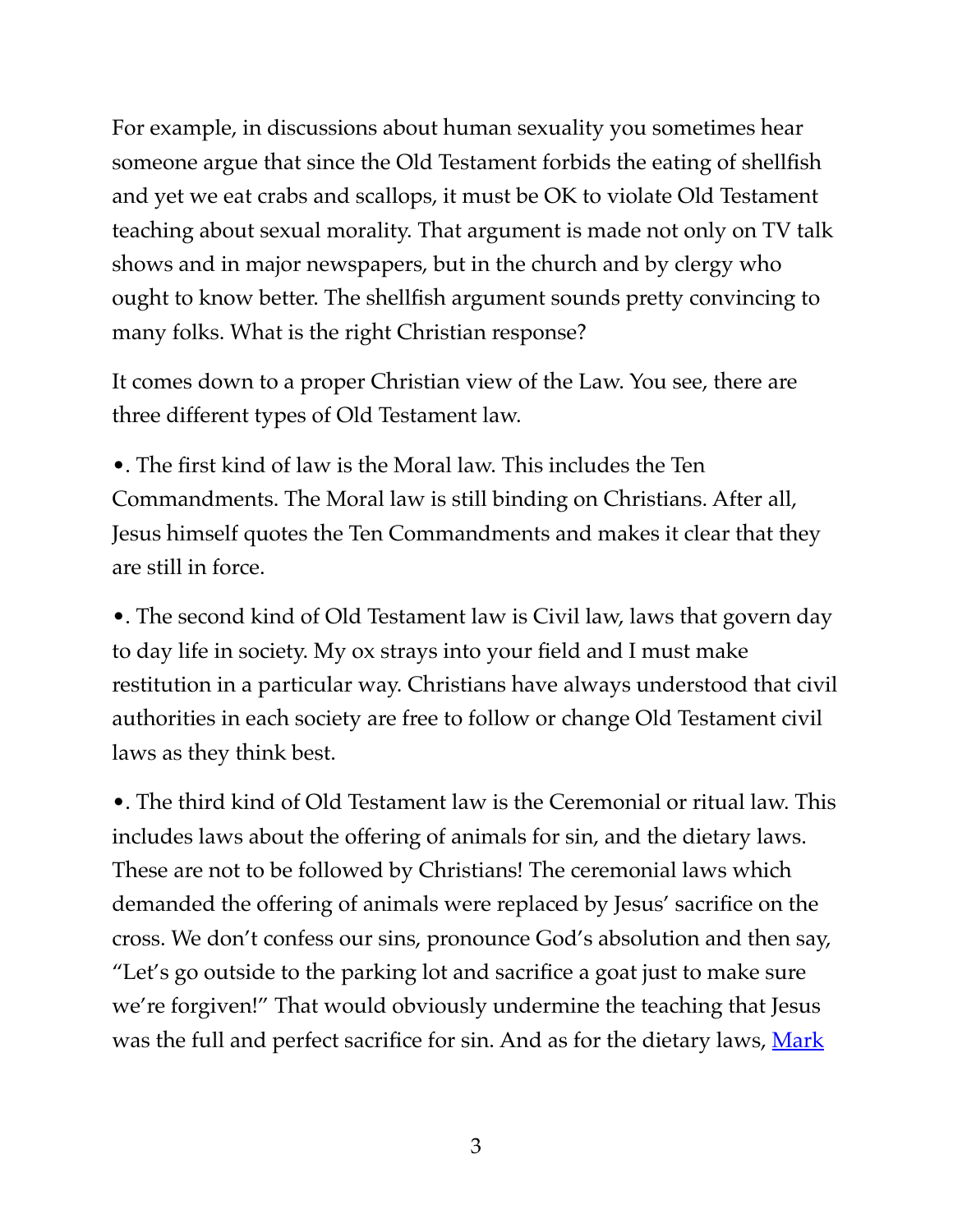[7:19](https://www.biblegateway.com/passage/?search=Mark+7:17-19&version=ESV) says that Jesus himself declared all foods to be clean. And that's why we eat shellfish, but still obey the Ten Commandments.

The fact that there are three different kinds of Old Testament law has been understood by Christians for many centuries. In our Anglican tradition, this principle is taught clearly in Article VII of the [39 Articles of Religion](http://anglicansonline.org/basics/thirty-nine_articles.html), and by other historic Christian traditions, as well.

Sometimes we 21st century Americans think we're so smart that we're the first people to ask such questions. But the Church has long known these issues and taught God's answers.

But if God's moral Law is still relevant for contemporary Christians, what purpose does it serve?

The Apostle Paul says the Law was given because of sin. Jesus said that none of us keeps the law, but Paul explains that one surprising purpose of the Law is actually to increase sin.

In [Romans Chapter 5](https://www.biblegateway.com/passage/?search=Romans+5:20%E2%80%9321&version=ESV), Paul tells us, *"The law came in to increase the trespass, but where sin increased, grace increased all the more..."*

What a strange idea: the Law was given in order to increase the trespass, to increase sin!

Let me unpack that.

There are 4 ways the law "increases sin":

•. First, the Law increases our awareness of sin.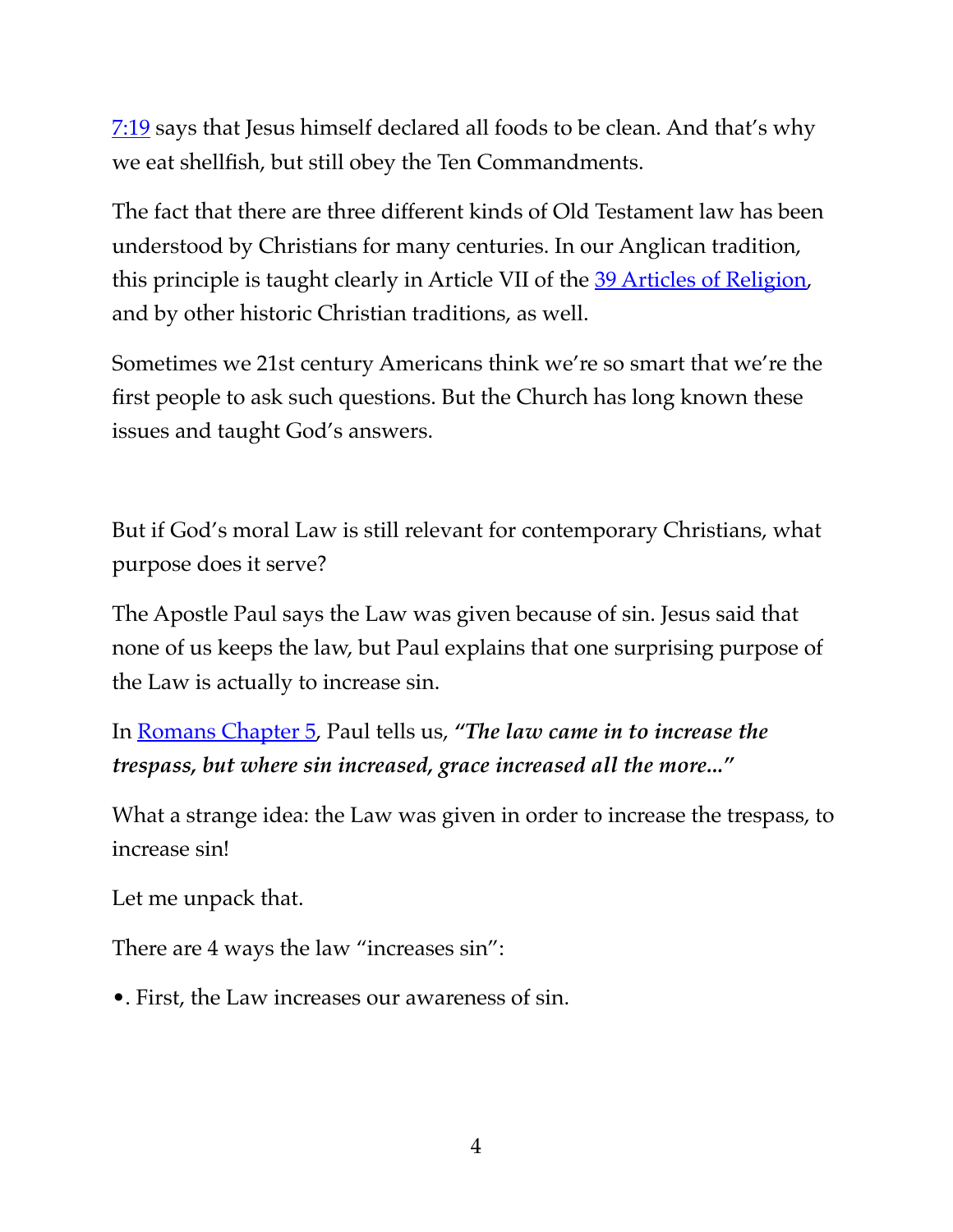It does this by defining what is sin and what is not. That is, the Law shows us where the boundaries are. The Law shows us where we were sinning and didn't know it.

## Romans 5:14 says, *"death reigned from the time of Adam to the time of Moses, even over those who did not sin by breaking a command..."*

In other words, sin and death existed before the Law was given to Moses at Mount Sinai. Before the Law was given, people sinned. They sinned even though they didn't know it was sin, because the Law had not been given. But it was still sin.

## Romans 3:20 puts it this way: *"…through the law we become conscious of our sin."*

You see, just because you're not bothered by something doesn't mean God approves. Paul wrote in 1 Corinthians 4:4, *"My conscience is clear, but that does not make me innocent."* You couldn't ask for a clearer biblical contradiction of the mindset of our culture that what matters is "my truth." We're told: You may think something's wrong, but that's just your truth; my truth says it's OK for me to do it.

But the Bible says the opposite. Feeling something is OK doesn't make it OK. It is the Law that shows us the truth, it shows us where God puts the boundaries and so the Law increases our awareness of our own sinfulness.

•. The second way the Law "increases sin" is by increasing our conviction of sin.

This is not just head knowledge, where we merely agree in theory that what we did might have been wrong. No, through the Law, we come to know that our sin grieves God's heart.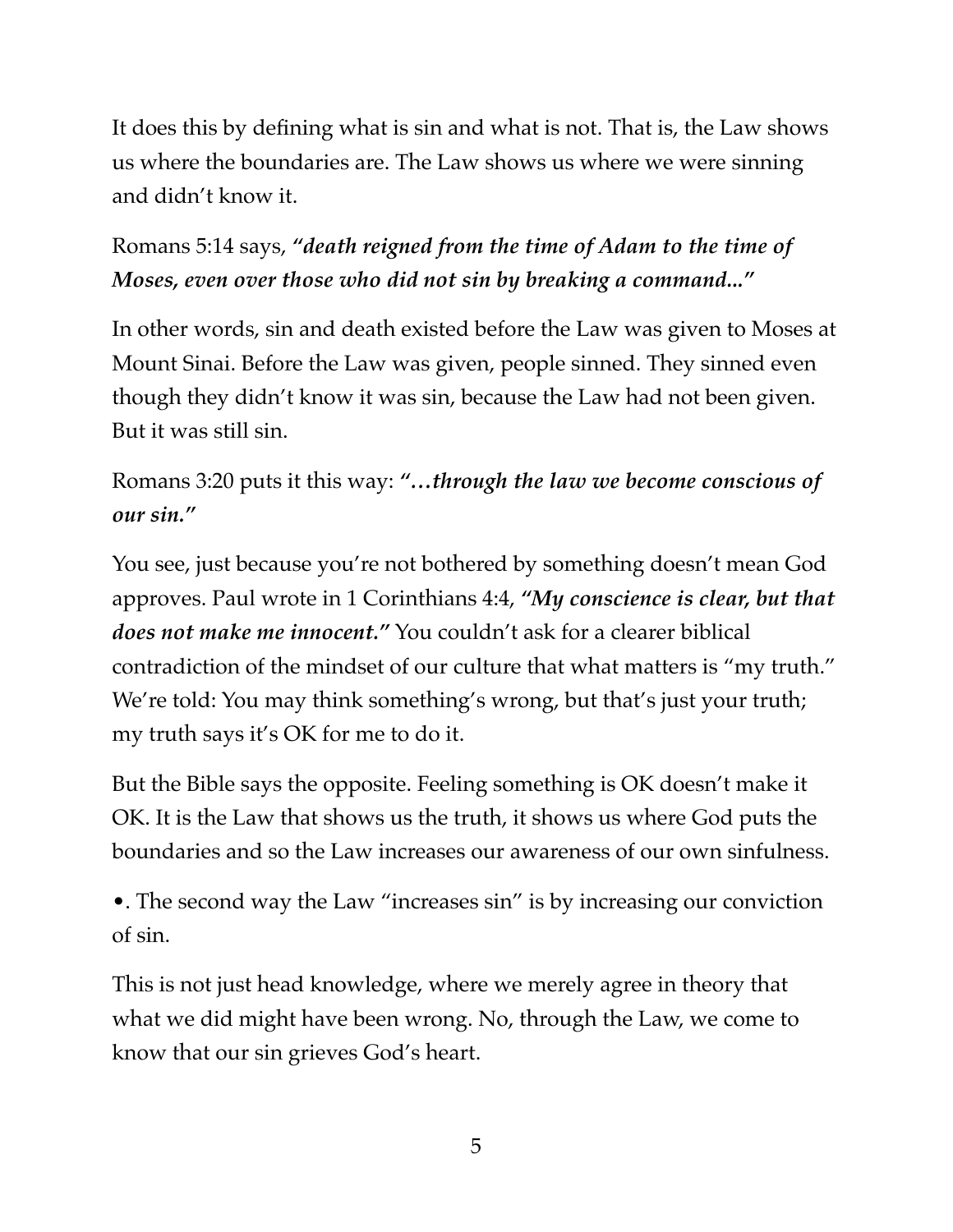When King David was confronted about his adultery with Bathsheba, he said, *"I have sinned against the Lord."* And then when he poured out his heart to God in **Psalm 51**, he showed that the Law had brought true conviction of sin. He said to the Lord: *"Against you, you only, have I sinned."* All sin is sin against God. The Law reveals this to us and brings true conviction in our hearts.

•. Third, the Law increases our sinful behavior.

## [Romans Chapter 7](https://www.biblegateway.com/passage/?search=Romans+7:5%E2%80%936&version=ESV) speaks of our *"sinful passions aroused by the Law."*

The more we focus on a particular law, the more likely we are to break it. This is the "wet paint" sign phenomenon. You walk down the hall and there on the wall is a sign that says, "Wet paint. Do not touch." You see it, and what rises up in you is this almost irresistible urge to touch the wall. You had no interest in touching the wall until you saw the sign forbidding it, but now it's all you can think about.

Touching the wet paint isn't the sign's fault, it's ours.

And our sin isn't the Law's fault, it's ours.

[Romans 7:12](https://www.biblegateway.com/passage/?search=Romans+7&version=ESV) says the law is holy, righteous and good, yet our response to the Law is to increase our sinful behavior and do the very thing the Law tells us not to do.

•. And, fourth. The Law increases our sense of moral helplessness and brings us to Christ.

Paul very vulnerably shared his own struggle with sin in Romans Chapter 7: He wrote,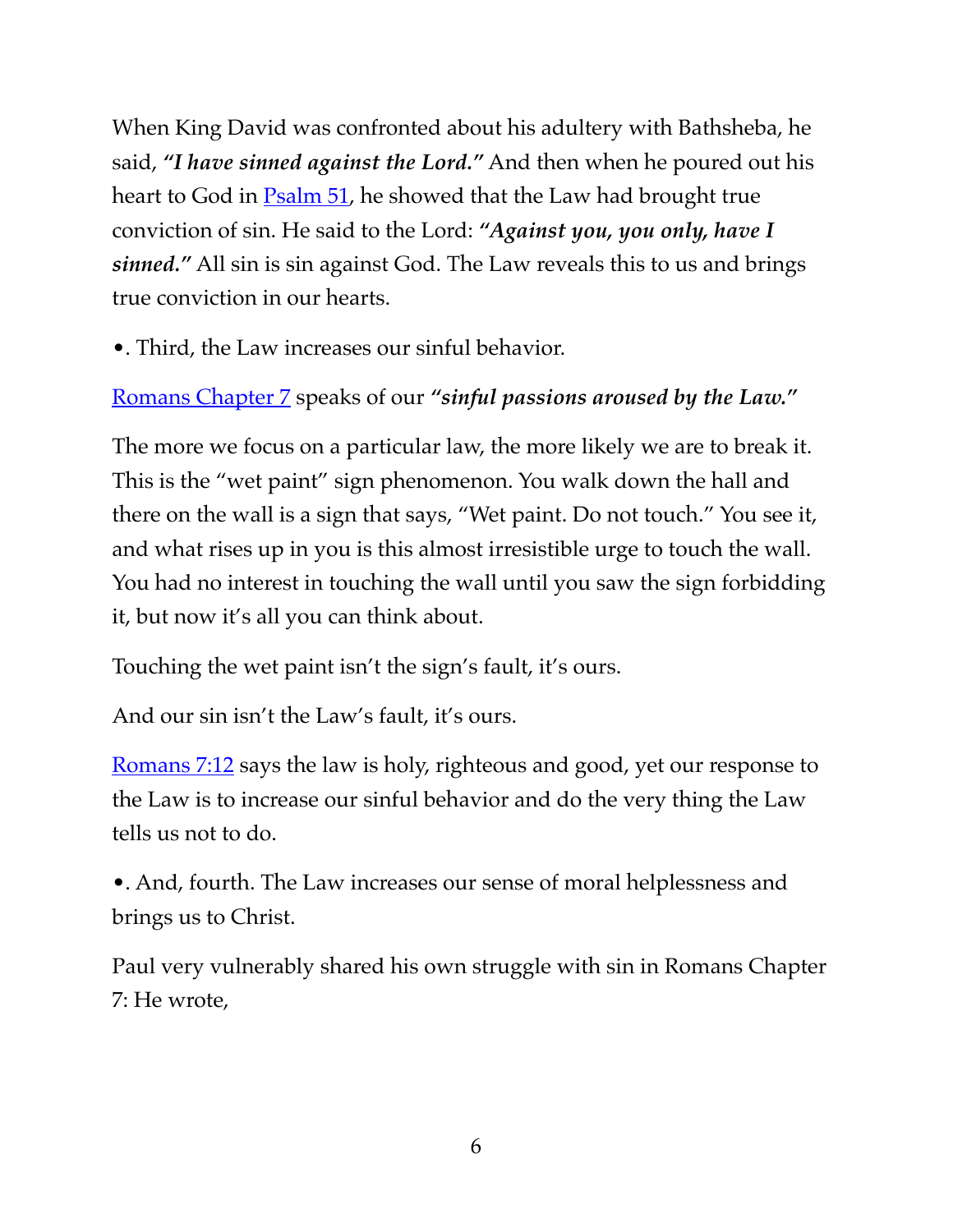*For I have the desire to do what is right, but not the ability to carry it out. For I do not do the good I want, but the evil I do not want is what I keep on doing."*

The Law shows us that we can never save ourselves. We can never fully obey the Law because it is not just about externals, it's about the heart.

And so when Jesus taught about the Law, he said that it's not enough not to commit murder; you mustn't nurse anger in your heart. It's not enough not to commit adultery physically—don't lust after another in your heart.

The Law means more than just don't do bad things; the Law means love God with your whole heart and mind and strength, and love your neighbor as yourself. That's why Paul says that *"Love is the fulfillment of the law."*

But we simply cannot do this. The Law shows us that we are incapable of loving God and our neighbor that fully, that perfectly. The law exposes our fallen nature, the law shows us our inherent sinfulness. And so we turn in our desperation to Jesus, who alone can save us.

The Law was not given to make us perfect.

[Hebrews 7](https://www.biblegateway.com/passage/?search=Hebrews+7:18%E2%80%9319&version=ESV) says the Law made nothing perfect.

The Law was not given to save us.

[Galatians 2](https://www.biblegateway.com/passage/?search=Galatians+2:15%E2%80%9316&version=ESV) says that no one will be made right with God by sufficiently obeying the Law.

The Law was not God's Plan A that failed, and so then he tried the Cross, as if God thought, "Let's give them commandments—that'll make 'em perfect…Oh no, they're still sinning! What'll I do now? Let's try the cross!"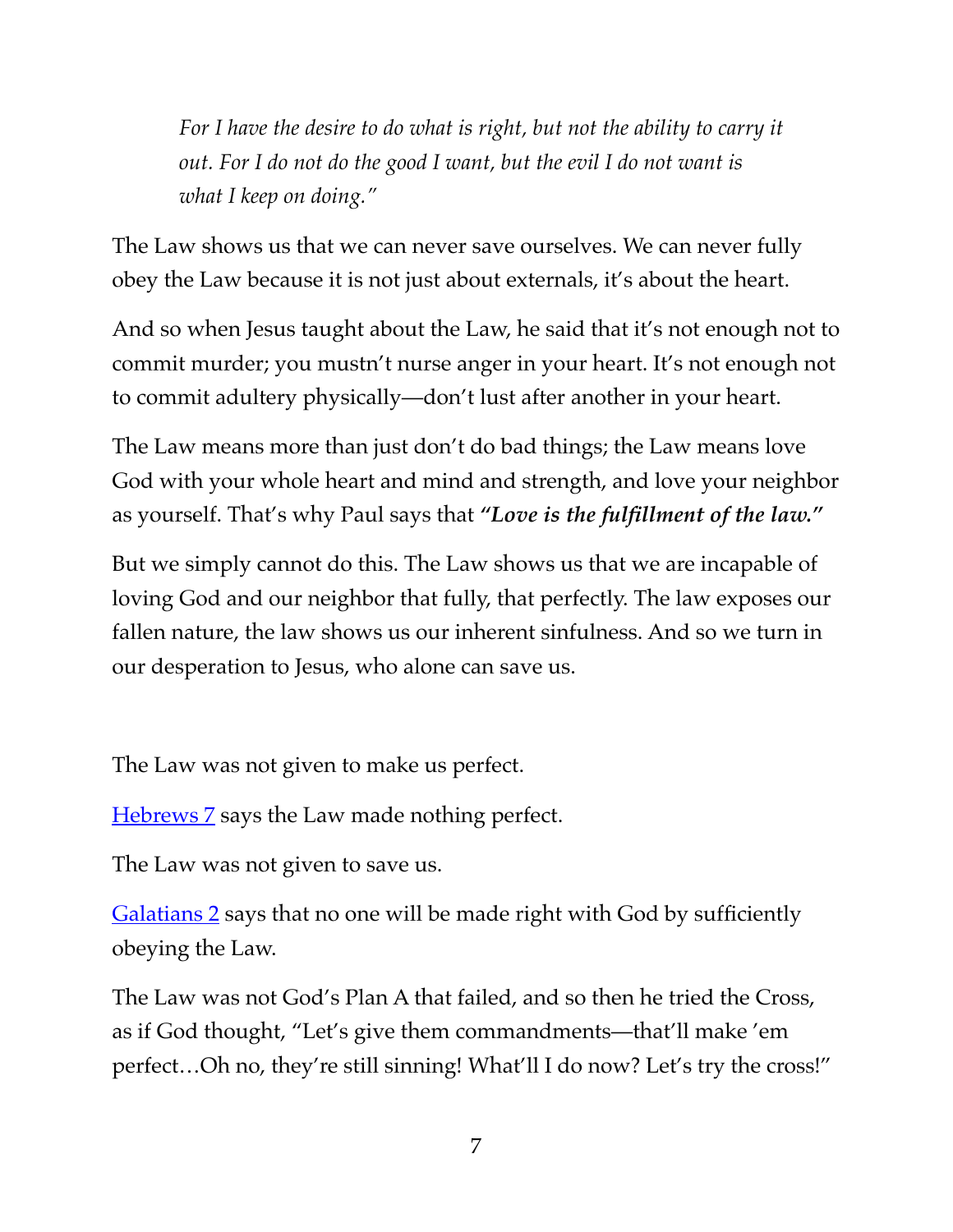No, the Law was given to show us our need for forgiveness through Jesus Christ.

No one gets to heaven by being good or by being good enough or by being better than someone else. We get to heaven by being forgiven, by receiving the free gift of forgiveness and salvation is only offered to us through Jesus' death on the cross.

But once we have surrendered our lives to Jesus and received his forgiveness, we seek in every way to live the life he desires for us.

And it is here that the Law serves its other purpose.

The Law was also given so that it may go well with you as a Christian who is saved by grace.

That's what Moses said to the people in Deuteronomy Chapter 5. Moses reminded the people of the Ten Commandments and then he wrote in Deuteronomy 5:29 what God had said about the Law:

*Oh that they had such a mind as this always, to fear me and to keep all my commandments, that it might go well with them and with their children for ever!*

This idea that following God's laws brings life and wholeness and wellbeing runs all through Scripture. When the Holy Spirit first highlighted that verse for me, Deuteronomy 5:29, and helped me to see that principle, I began to see it again and again in my daily reading of Scripture. And whenever I saw that truth again in another passage in the Bible, I'd write in the margin next to that verse, Deuteronomy 5:29. And then I'd flip back to Deuteronomy 5:29 and write the other passage there in the margin. Last time I checked, I have over 50 passages listed alongside Deuteronomy 5:29,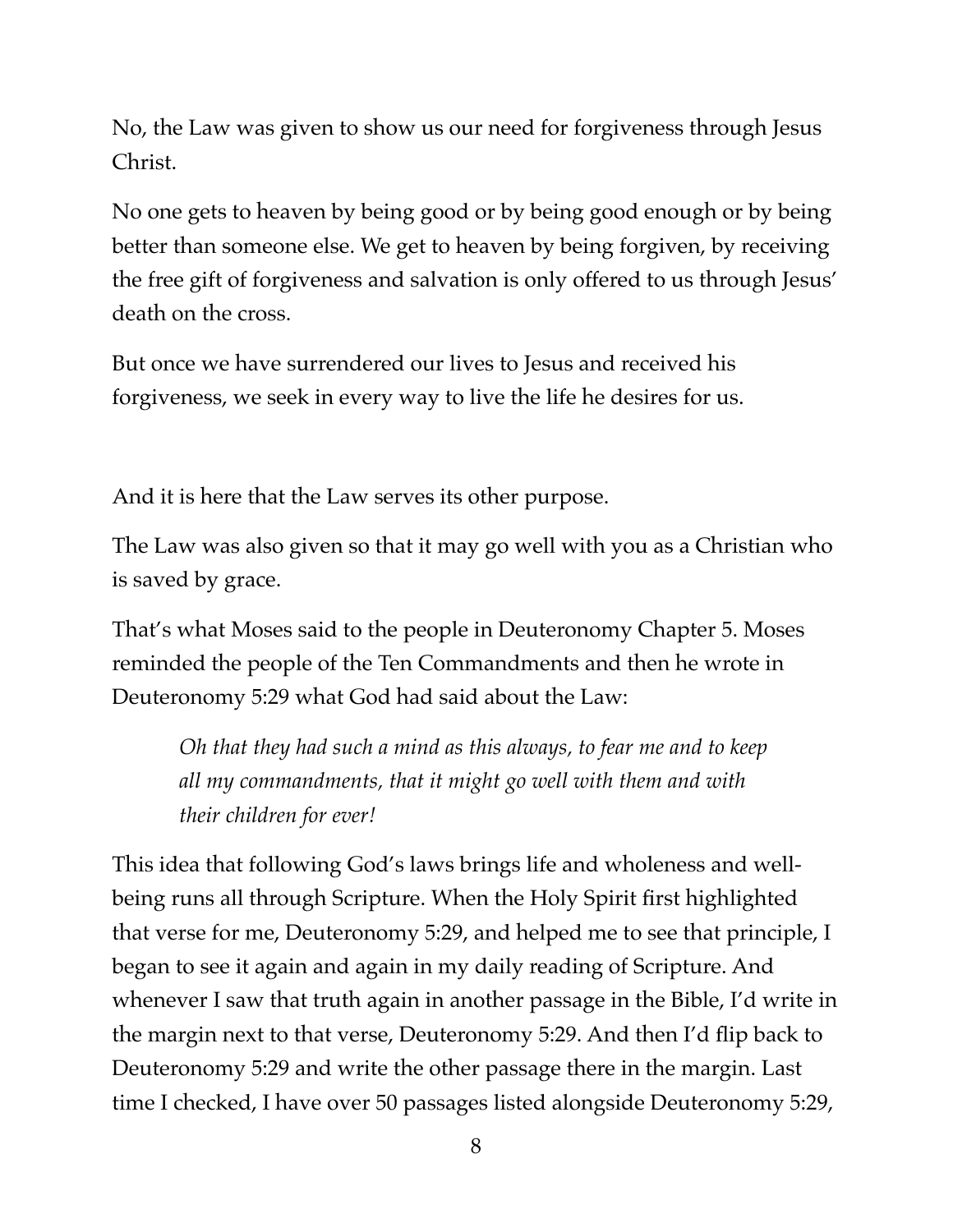passages that also declare that truth, that, as followers of Jesus, we obey the Law so that life will go well for us.

The Law was not given to spoil our fun! It was given so that we would understand that life goes better God's way.

Our culture increasingly rebels against the idea of commandments or rules or limitations on personal autonomy. We feel they're inappropriate, they're restrictive, and we should be free to pursue our own path.

But is that really right? Does God's law take away our freedom? Or does it give us freedom? In reality, God's Law can create freedom and increase our experience of the joy that Jesus desires for us.

There's a wonderful example of this we sometimes used in the Alpha course. A man tells about a soccer scrimmage involving one of his sons, age eight. A friend of his named Andy (who had been coaching the boys all year) was going to referee the scrimmage. Unfortunately, by the start of the game, Andy had not shown up. The boys just couldn't wait any longer. And so this poor father was talked into being the substitute referee. He described it later in this way, "There were a number of difficulties with [my being the referee]: I had no whistle; there were no sidelines marked on the field; I didn't know any of the other boys' names; they didn't have uniforms so I couldn't tell which side they were on; and I didn't know the rules nearly as well as some of the boys.

He said, "The game soon descended into complete chaos. Some shouted that the ball was in. Others said that it was out. I wasn't at all sure, so I let things run. Then the fouls started. Some yelled, 'Foul!' Others said, 'No foul!' I didn't know who was right. By the time Andy arrived, there were three boys lying injured on the ground and all the rest were shouting, mainly at me! But the moment Andy arrived, he blew his whistle, arranged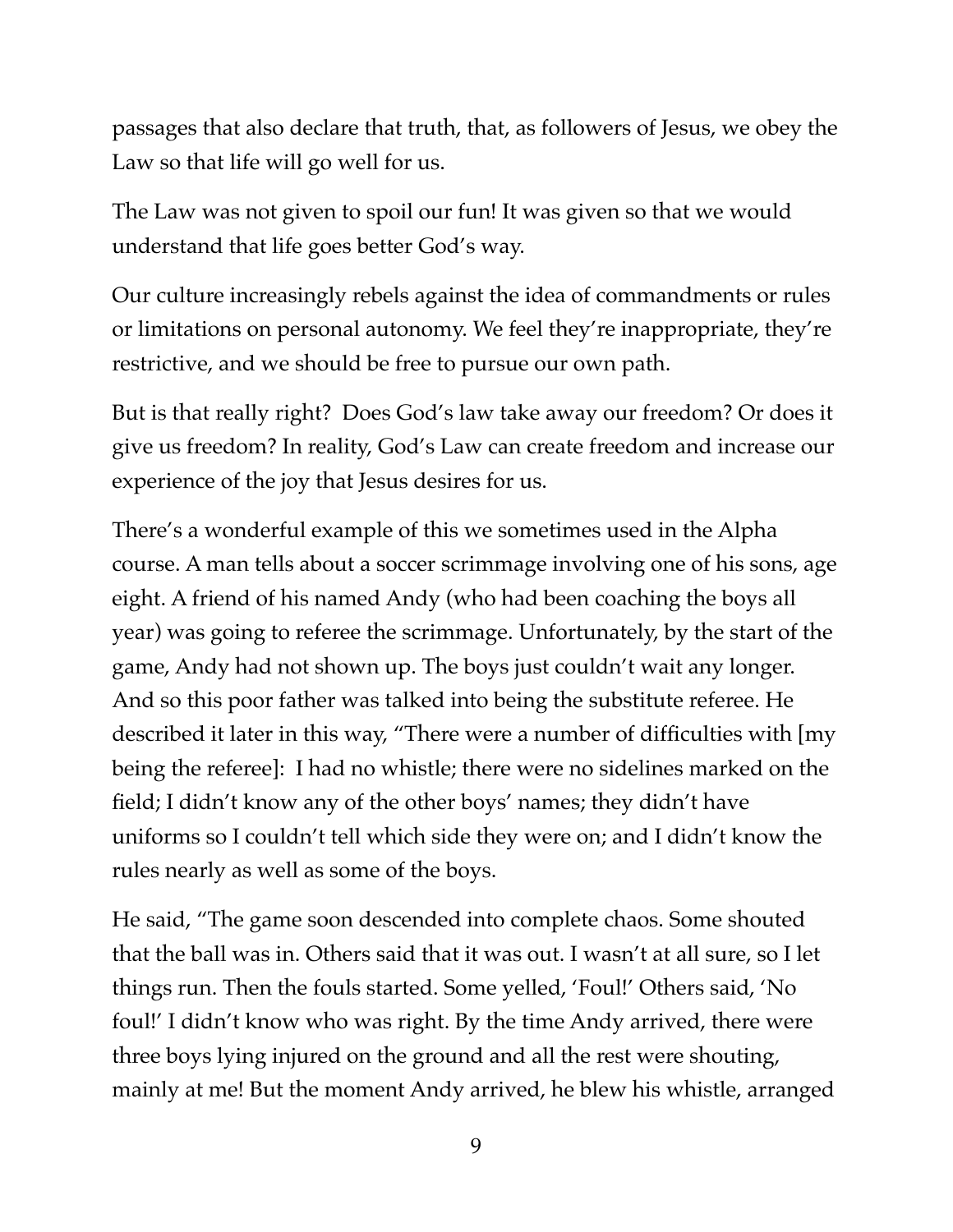the teams, told them where the boundaries were and had them under complete control. Then the boys had the game of their lives."

So, were the boys more free without the rules or were they in fact less free? Without any effective authority, they were free to do exactly what they wanted. The result was that people were confused and hurt. They much preferred it when they knew where the boundaries were. Then within those boundaries they were free to enjoy the game.

In some ways God's Law is like that. God tells us what is "in" and what is "out." He tells us what we may do and what we must not do. If we play within his boundaries there is freedom and joy. <u>James 1:25</u> says that God's perfect law is the law of liberty. Exactly. There is liberty under God's law.

When we break the rules, people get hurt. God didn't say, "Do not murder," in order to cramp our style. He didn't say, "Do not commit adultery," because he is a spoilsport. God doesn't want people to get hurt. When people betray their wives or husbands and children to commit adultery, families and lives are devastated.

But Jesus says that when we live life God's way, we experience more of the abundant life that he wants us to enjoy. He puts his law in our hearts, so that we respond to him with joy and we delight to do his will. As Christians, we live the same way we got saved: by grace. We study the Scriptures and learn of his commands, not so we will earn God's approval, not to add more "oughts" to burden us, not so we can work to deserve our salvation, but so that as sinners forgiven and saved by grace we will discover more of the abundant life promised to us by our merciful Lord and Savior Jesus Christ. And that is really Good News.

Let's pray.